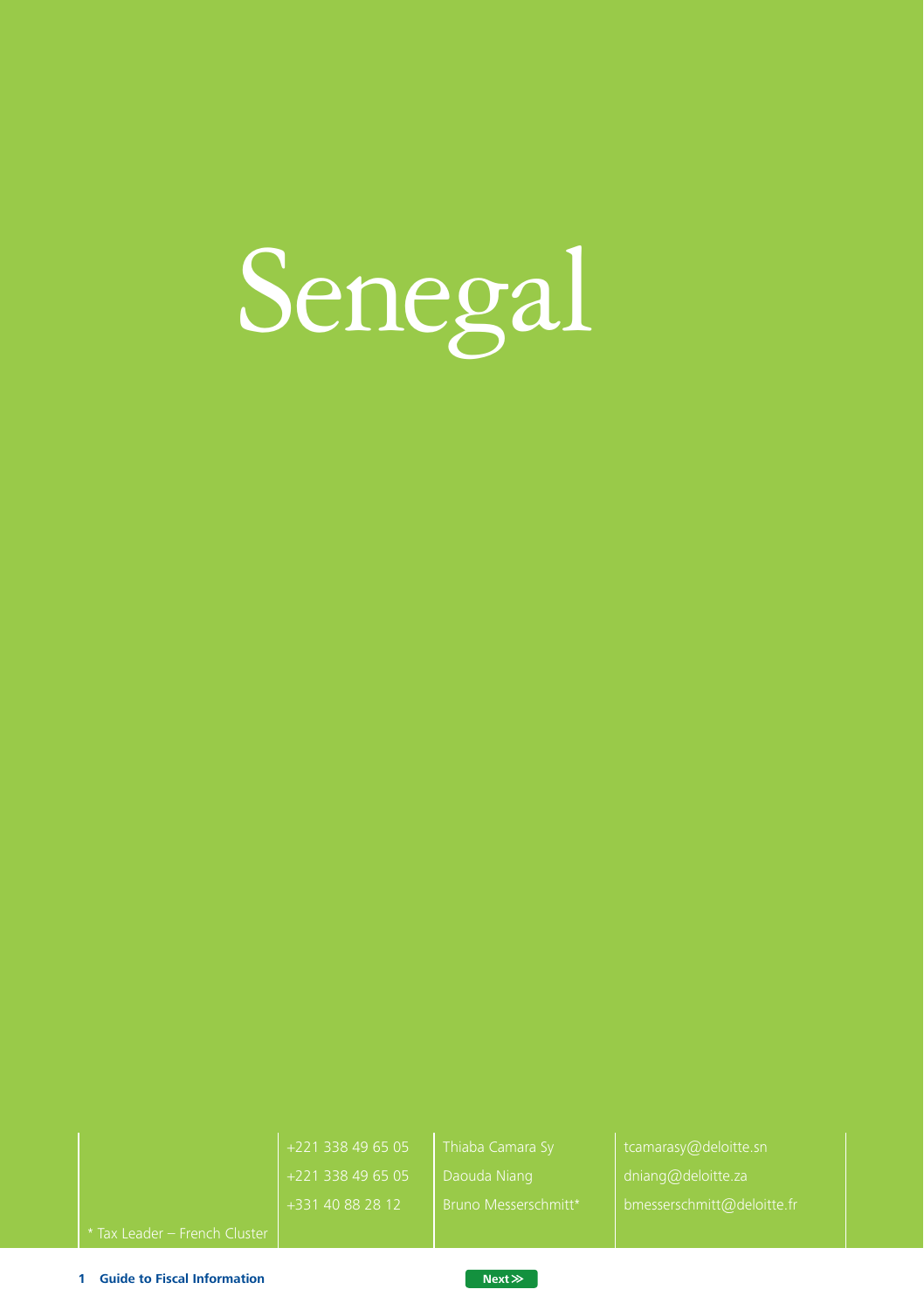# Senegal



Note: A tax reform is in progress. The date of entry into force is planned for January 2013.

#### **Income Tax**

### Residents

Residents are subject to tax on worldwide income.

| Income Tax Rates for Resident<br>Individuals: |                               |      |  |  |  |  |
|-----------------------------------------------|-------------------------------|------|--|--|--|--|
| <b>Taxable</b><br>Income as<br>exceeds        | <b>But does not</b><br>exceed | Rate |  |  |  |  |
| (XOF)                                         | (XOF)                         | $\%$ |  |  |  |  |
| 0                                             | 600 000                       | 0%   |  |  |  |  |
| 600 001                                       | 890 000                       | 18%  |  |  |  |  |
| 890 001                                       | 1 010 000                     | 22%  |  |  |  |  |
| 1 010 001                                     | 1410000                       | 25%  |  |  |  |  |
| 1 410 001                                     | 2 475 000                     | 28%  |  |  |  |  |
| 2 475 001                                     | 3 540 000                     | 30%  |  |  |  |  |
| 3 540 001                                     | 7 650 000                     | 35%  |  |  |  |  |
| 7 650 001                                     | 9 650 000                     | 40%  |  |  |  |  |
| 9 650 001                                     | 12 650 000                    | 45%  |  |  |  |  |
| 12 650 000 +                                  |                               | 50%  |  |  |  |  |
|                                               |                               |      |  |  |  |  |

#### *Notes:*

- 1. Basis A resident is taxed on worldwide income, while a non-resident is taxed on Senegal-source income only.
- 2. Residence An individual is considered resident in Senegal for tax purposes if his/her permanent place of dwelling, centre of interests, or centre of business, is located in Senegal, or if he/she stays in Senegal for more than 183 days in any 365-day period.
- 3. Rates A general tax ("*Impôtsur le revenu*") is also charged based on the income group. Income tax is comprised of a progressive and a proportional duty. The rate of the proportional duty depends on the nature of the income: wages and salaries(11%), dividends (10%), income from land(20%) and other income (25%). The progressive duty ranges from 0% to 50% and is applied per bracket of income, taking into account a dependents' allowance. The total income tax liability obtained by adding the proportional and progressive duties cannot exceed 50% of taxable income.
- 4. Taxable income Taxable income is defined as income from all sources (i.e. wages and salaries; proceeds from agricultural, commercial or non-commercial activities;income from real property etc.). Each category of income is subject to a specific proportional duty taking into account different abatements and deductible charges, and a progressive rate based on the individual's family situation. Taxpayers with income other than salaries are required to declare the total amount of their incomes once a year.
- 5. Deductions and allowances Different abatements and allowable deductions apply to each category of income.
- 6. Filing status Joint filing is not permitted. Spouses are required to file separate tax returns.
- 7. Relief from double taxation is available through tax treaties (DTAs) to which Senegal is signatory.

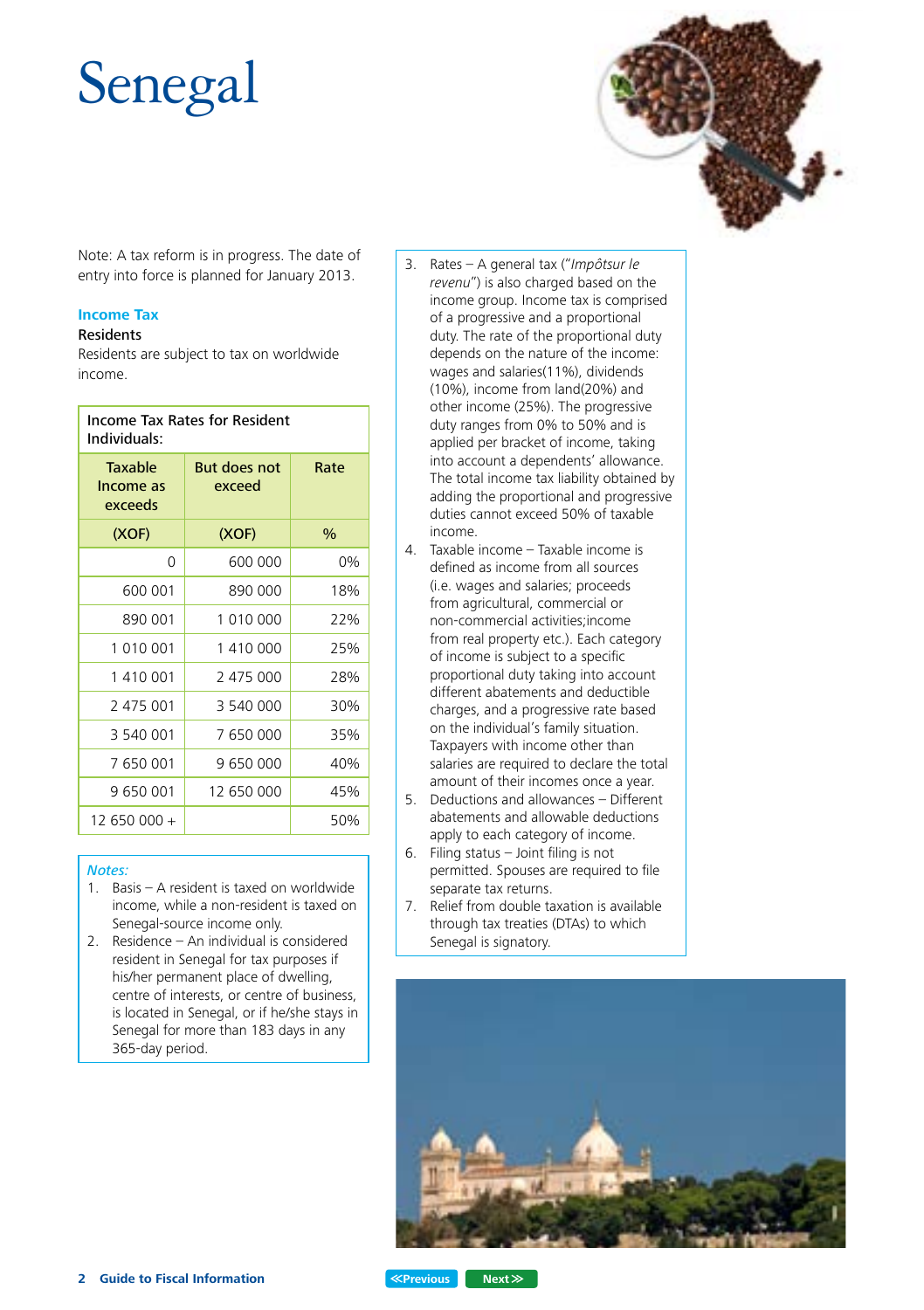#### Non-Residents

A non-resident is taxed on Senegal-source income only. Non-residents become liable to tax from the day they begin carrying on a trade, business, profession or vocation in Senegal. DTAs have been concluded with a number of countries and double taxation relief applies to such income.

#### Employment Income

#### *Benefits in Kind\**

Benefits in kind are taxable according to the following scales published by the Tax Administration:

• Accommodation (per month):

| Per room in Dakar area | 30 000 |
|------------------------|--------|
| Other major city       | 18 000 |
| Rest of the country    | 12 000 |
|                        |        |

• Domestic servants (per month):

| Watchman, gardener | 20,000 |
|--------------------|--------|
| Cooker             | 30,000 |
| Others             | 25 000 |

- Water: 10 000 per month.
- Electricity: 10 000 per room and per month.
- Food: Real value.
- Company car: 20 000 or 60 000, depending on horsepower.
- Telephone: 30 000 per month.
- Others benefits in kind are taken into account at their real value.
- \* CFA Franc (XOF).

#### Pay-As-You-Earn (PAYE)

Since Senegal uses a "Pay-As-You-Earn" system, whereby Personal Income Tax (PIT) is withheld by the employer on the wages of their employees, it is the employer's liability to file monthly PIT returns and to pay the corresponding tax.

#### **Companies**

| <b>Income Tax Rates for Companies</b> |             |  |  |  |  |
|---------------------------------------|-------------|--|--|--|--|
|                                       | Rate of Tax |  |  |  |  |
| Standard corporate rate               | 25%         |  |  |  |  |

#### *Notes:*

- 1. Residence An entity is generally deemed to be a resident of Senegal if its registered office, permanent establishment (PE) or centre of activity is located in Senegal.
- 2. Basis A resident corporation is subject to tax on its worldwide income, while a non-resident is taxed on Senegal-source income only.
- 3. Rates The standard corporate tax rate is 25%, with a 15% rate applying to companies with "Free Exporting Enterprise" status.
- 4. Chargeable income Corporate income tax (CIT) is imposed on net profits. Taxable profits are determined after deduction of allowable expenses and charges.
- 5. Losses Tax losses may be carried forward for three years. The carryback of losses is not permitted.
- 6. Dividends Dividends received from a company, other than a subsidiary, are taxed as income after a 60% tax abatement on the gross amount of the dividends.
- 7. Foreign tax credit Senegal tax law does not provide for unilateral tax relief. A tax treaty, however, may provide for bilateral relief.
- 8. Participation exemption An amount equal to 5% of dividends received by a resident parent company from its subsidiary, is included in the taxable base (considered expenses incurred), unless the actual expenses incurred by the parent company are less than 5% of dividends received. In that case, only the actual amount is included in the taxable base.
- 9. Holding company regime None.
- 10. Controlled foreign companies (CFCs) -There are no specific CFC rules, but measures exist to prevent international tax evasion.
- 11. Senegal also has an Alternative Minimum Tax (ATM) of XOF500 000 for turnover up to XOF250 million; XOF750 000 for turnover between XOF250 million and XOF500 million; and XOF1 million for turnover exceeding XOF500 million. This applies to all companies, resident and non-resident.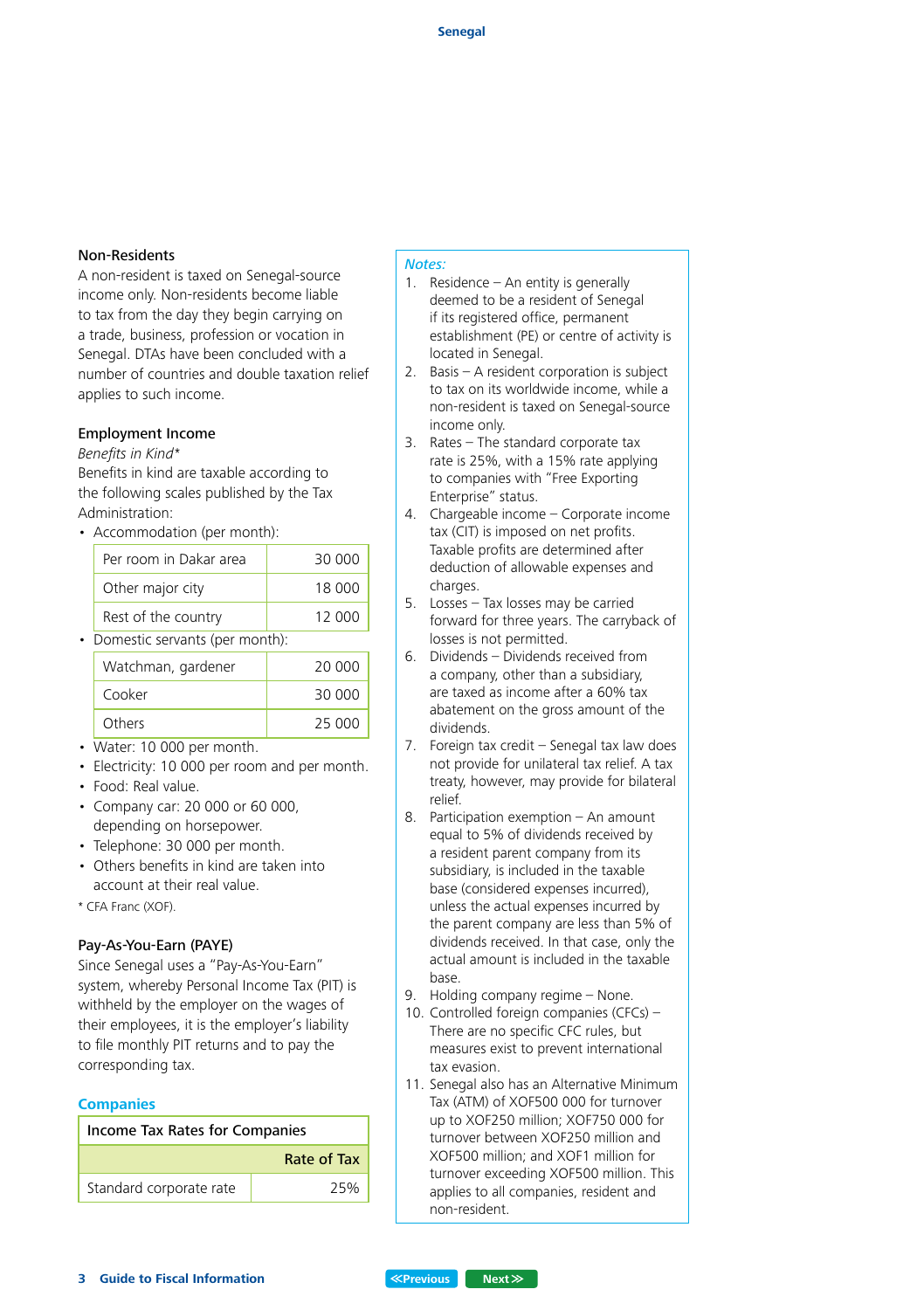

#### **Withholding Taxes (WHTs)**

The WHTs are set out below. For non-residents the WHT is a final tax.

| <b>Withholding Tax Rates</b> |             |                  |                      |  |  |  |
|------------------------------|-------------|------------------|----------------------|--|--|--|
|                              | <b>Note</b> | <b>Residents</b> | <b>Non-Residents</b> |  |  |  |
| <b>Dividends</b>             | 1           | 10%              | 10%                  |  |  |  |
| Interest                     | 2           | 16%              | 16%                  |  |  |  |
| Royalties                    | 3           | 20%              | 20%                  |  |  |  |
| Technical service fees       | 4           | 20%              | 20%                  |  |  |  |
| Other (VAT)                  | 5           | 18%              | 18%                  |  |  |  |

#### *Notes:*

- 1. Dividends Dividends paid to a non-resident company are subject to a 10% WHT, unless the rate is reduced under a tax treaty.
- 2. Interest Interest paid to a company, or individual, is subject to a 16% WHT,unless the rate is reduced under a tax treaty. The rate is 8% for interest on a bank or stockbroker account, and 20% on interest on cash vouchers.
- 3. Royalties Royalties paid to a foreign entity are subject to a 20% WHT, unless the rate is reduced under a tax treaty.
- 4. Technical service fees Technical service fees paid to a foreign entity are subject to a 20% WHT, unless the rate is reduced under a tax treaty.
- 5. Other In certain cases, Value Added Tax (VAT) (at 18%) can be applied on branch remittances.

#### Maximum WHT Rates once a Double Tax Agreement (DTA) is applied

WHT on payments to countries with which Senegal has a DTA are as follows:

| <b>Type of Income</b>  | France | Canada | Belgique | <b>Italy</b> | Norvege | Maroc | Tunisie | Mauritanie | <b>UEMOA</b> |
|------------------------|--------|--------|----------|--------------|---------|-------|---------|------------|--------------|
| <b>Dividends</b>       | 15%    | 16%    | 15%      | 15%          | 16%     | 10%   | 10%     | 10%/16%    | 10%          |
| Interest               | 15%    | 16%    | 15%      | 15%          | 16%     | 10%   | 16%     | 16%        | 15%          |
| Royalties              | 15%    | 15%    | 10%      | 15%          | 16%     | 10%   | 0%      | 20%        | 15%          |
| Technical service fees | 0%     | 15%    | 10%      | 15%          | 16%     | 10%   | 0%      | 20%        | 15%          |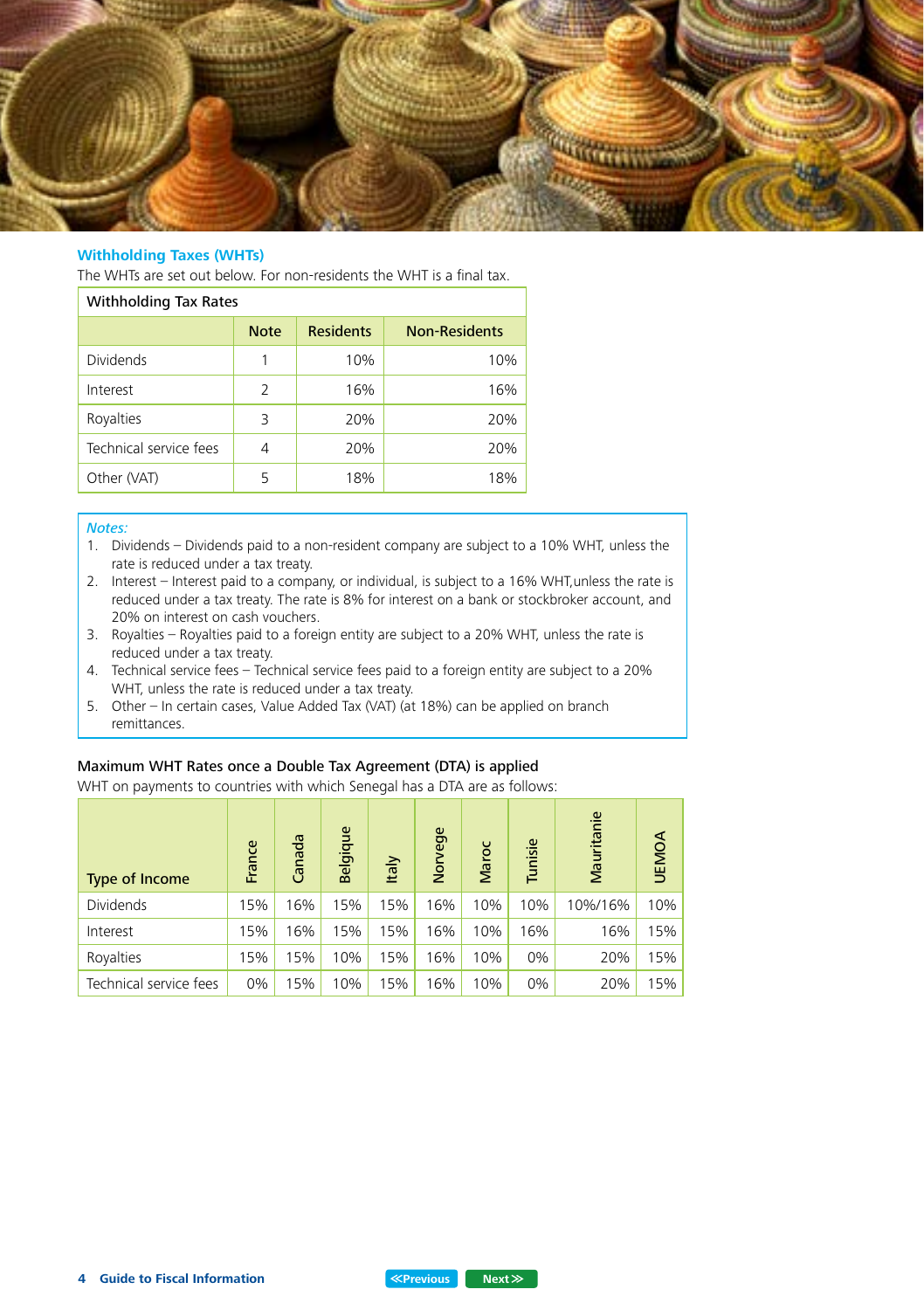#### **Capital Gains Tax (CGT)**

#### Companies

Capital gains are treated as operating profits and included in the CIT base.

#### Individuals

Capital gains are tax able either at source by a notary in the case of a real estate transaction, or based on the taxpayer's declaration.

### **Anti-avoidance**

#### Transfer Pricing

Payments for interest, royalties or any kind of services rendered by resident company to another entity, are deductible from the income tax base if the company can demonstrate that the payments are real, justified and the price was set under normal business conditions. The burden is on the company that made the payments to demonstrate that the payments meet these requirements.

#### Thin Capitalisation

While Senegal does not have specific thin capitalisation rules, limits are imposed on interest paid to partners on funds provided by them to a company. The maximum interest rate is the lending rate of West African States Bank (BCEAO), plus 2 percentage points at the time the interest payment is due. Further, the loan may not exceed the amount of the share capital and the capital must be paid in full.

#### **Value Added Tax (VAT)**



#### *Notes:*

- 1. All economic activities are within the scope of VAT, including activities of independent professionals. The main exemptions relate to health care, education, banking, insurance and reinsurance, farming and transportation. Banking transactions are subject to the tax on banking operations.
- 2. The standard single rate in Senegal is 18%.
- 3. All corporate businesses are required to register. Non-resident VAT payers are required to appoint a solvent resident representative to be jointly responsible for the payment of VAT and the discharge of other VAT related obligations.
- 4. VAT returns and payments are due on the 15th of the month following the date of the relevant transactions.

#### **Customs and Excise Duties**

Senegal customs operates under the authority of the Ministry of Finance. Payment of taxes and duties are performed through a customs and excise bond. The customs and excise bond is handled by the Treasury.

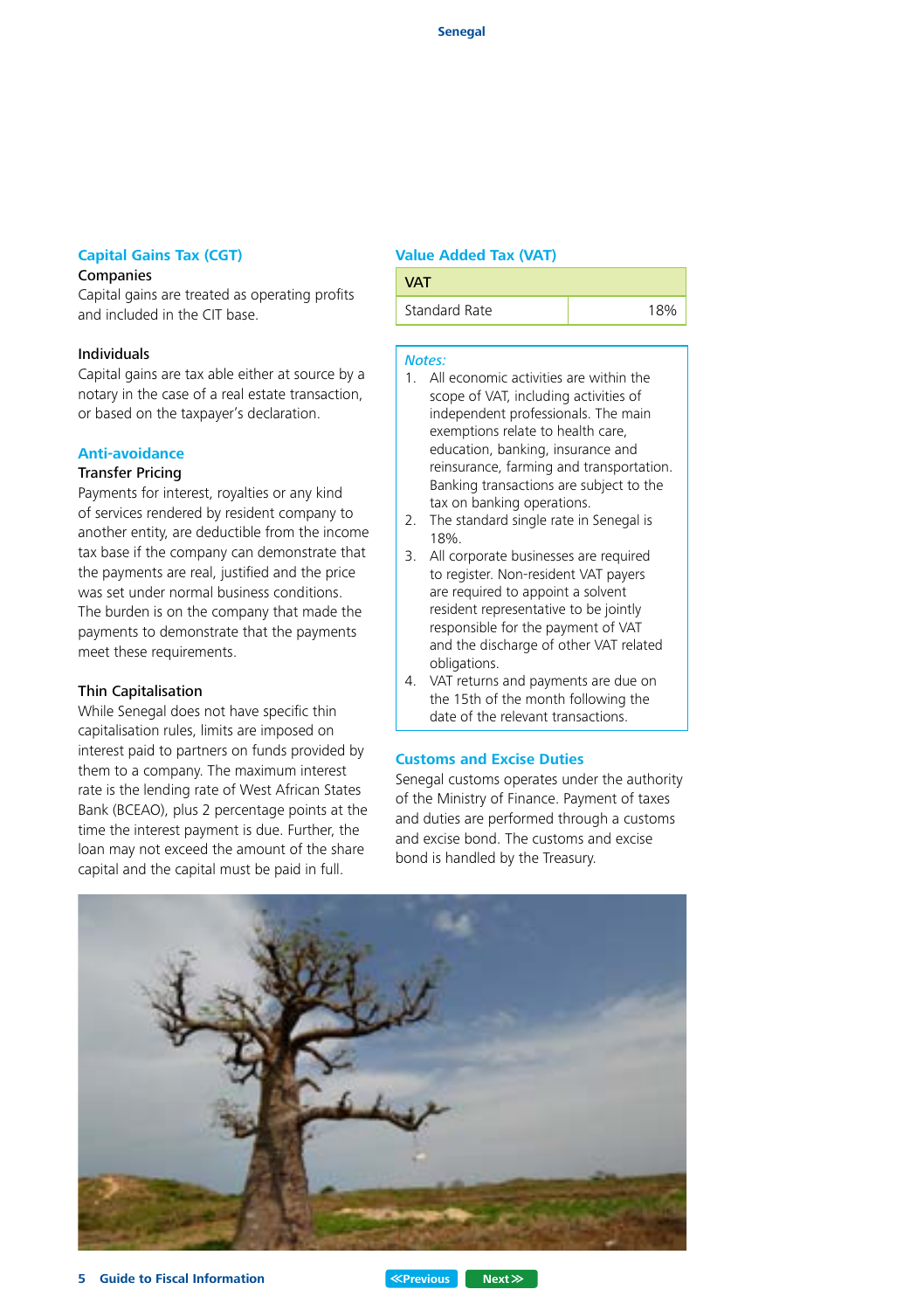#### **Import Duties**

- In January 2000, Senegal put into effect a new tariff scheme that conforms to the common external tariff (CET) scheme agreed on by member nations of the West African Economic and Monetary Union (WAEMU). Under this tariff structure, Senegal has four simple tariff rate categories: 0% on cultural and scientific goods, agricultural inputs, and capital goods and computer equipment not available from local production; 5% on raw materials, crude oil, and cereals for industry; 10% on semi-finished products, intermediate goods, diesel and fuel oil; and 20% on consumer goods, capital goods and computer equipment available from local production, and vehicles. There also exists an array of other import tariffs, with a maximum combined rate of 52%. VAT at 18% applies to all imports.
- In 1982, Senegal abolished its import licensing system, opening the market to all countries on an equal basis. Previously, only products from the Franc zone and the European Union (EU) could be imported without a licence. Certain import restrictions exist on agricultural and industrial products that support the Senegalese economy.

#### **Miscellaneous Taxes** Stamp Duty

Stamp tax is levied on cash transactions based on the amount of the transaction.

#### Capital Duty

The initial capital duty is 1% of capital if the amount of capital is higher than XOF10 million, and XOF25 000 in all other cases. The tax on a capital increase is 1% of the amount of the increase, with 3% surtax in the case of contributions of real property.

#### Real Property Tax

Tax is charged at 5% of the value of real property other than factories and industrial premises, and 7.5% of the value of factories and industrial premises.

#### Transfer Tax

The tax rate depends on the nature of the transfer. For example, the rate on transfers of real property and goodwill is 15%, and the rate on transfers of shares is 1%.

#### Inheritance/Estate Tax

A 1% registration fee is imposed for deeds of pure and simple acceptance of succession or legacy. Inheritance tax is imposed at a 3% or 10% rate, depending on the degree of relationship.

#### Capital Acquisitions Tax

A 15% tax is levied on the value of real estate at the time of acquisition, and 1% on the value of securities and shares and other liquid assets.

#### Real Estate Tax

Property tax is due at a 5% or 7.5% rate.

#### Net Wealth/Net Worth Tax None.

#### Payroll Tax

The payroll tax is 3% of taxable gross salary.

#### Other Taxes

- A Business Licence Tax is comprised of a fixed annual payment and a proportional duty, with the amounts and rates fixed according to the nature and size of the business activity.
- Specific taxes are levied on the sale of petroleum products, alcohol and tobacco.

#### **Social Security**

Social security is supported by the employer, with an annual ceiling for contributions of XOF756 000. The rate for family benefits is 7% and that for industrial accidents ranges from 1% to 5%, depending on the line of business. National retirement fund contributions are paid by both the employer (60%) and the employee (40%). The rate of contributions for the general scheme is 14%, with an annual ceiling of XOF3.072 million. The contribution rate for the executives' scheme is 6%, with an annual ceiling of XOF9.216 million. Executive personnel must contribute to both schemes.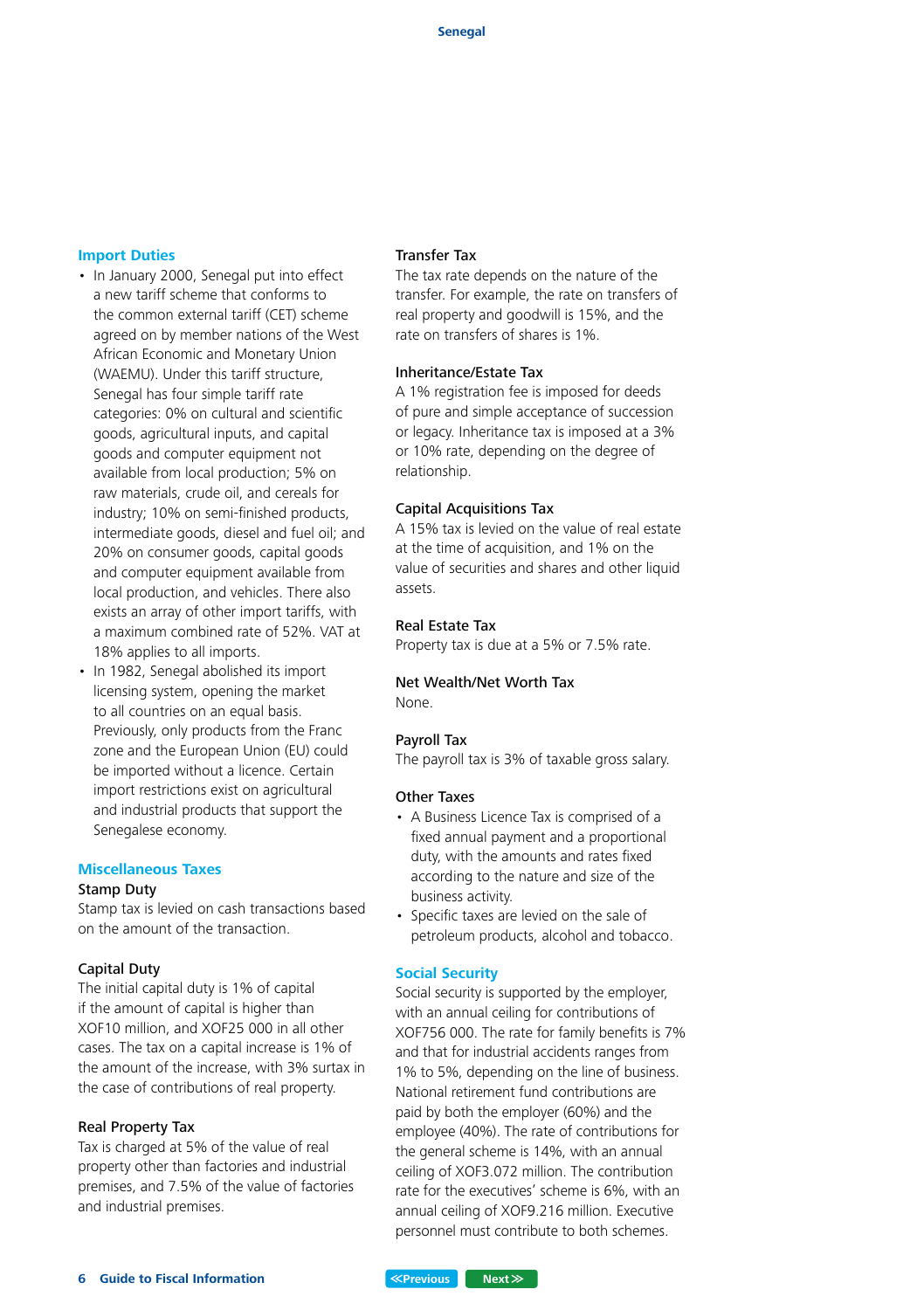

# **Tax Administration**

- Corporations
- Tax year The tax year is the calendar year that ends on 31 December.
- Consolidated returns Consolidation is necessary when a company established in Senegal controls other companies or exerts a notable influence on such companies.
- Filing requirements A tax return must be filed by 30 April of the following year.
- Penalties Penalties apply for late filing, late payment, failure to file and filing an incorrect return. The amount of the penalty depends on the nature of the tax and/or violation.

#### Individuals

- Tax year Calendar year that ends on 31 December.
- Filing and payment A taxpayer whose only source of income is salary, with tax withheld and paid by the employer, is

exempt from the obligation to file a tax return. All other tax residents must file their own returns. Returns must be filed by 31 January or 31 March of the following year, depending on the type of income. Payment of tax must be made upon receipt of a tax notice.

• Penalties – Penalties apply for late filing, late payment, failure to file and filing incorrect returns, with the amount depending on the nature of the tax and/or violation.

# General Investment Information

## **Investment Incentives**

#### General Incentives

• Incentives are granted under several laws, including the Investment Code,Mining Code, Petroleum Code, Environment Code, Free Zone Law, Free Exporting Companies Law, etc. Investments valued higher than XOF250 billion are entitled to particular advantages negotiated directly between the investor and the ministry in charge, subject to non-objection from the Prime Minister.

#### Tax Incentives

- Tax incentives are automatically granted to investment projects meeting fulfilling criteria defined by the law.
- The Investment Code also provides exemptions from income tax, other taxes, and duties, which are to be phased out progressively over the next few years.
- Other tax incentives include the right to remit income and capital, and the opportunity to participate in Government contracts.

#### Other Incentives

• Stock exchange – The "*Bourse Regionale des Valeurs Mobilieres*" (BRVM) was opened in September 1998 to serve as a regional financial market for the member states of the West African Economic and Monetary Union (UMOEA), which includes Benin, Burkina Faso, Côte d'Ivoire, Guinea-

#### **Previous Next**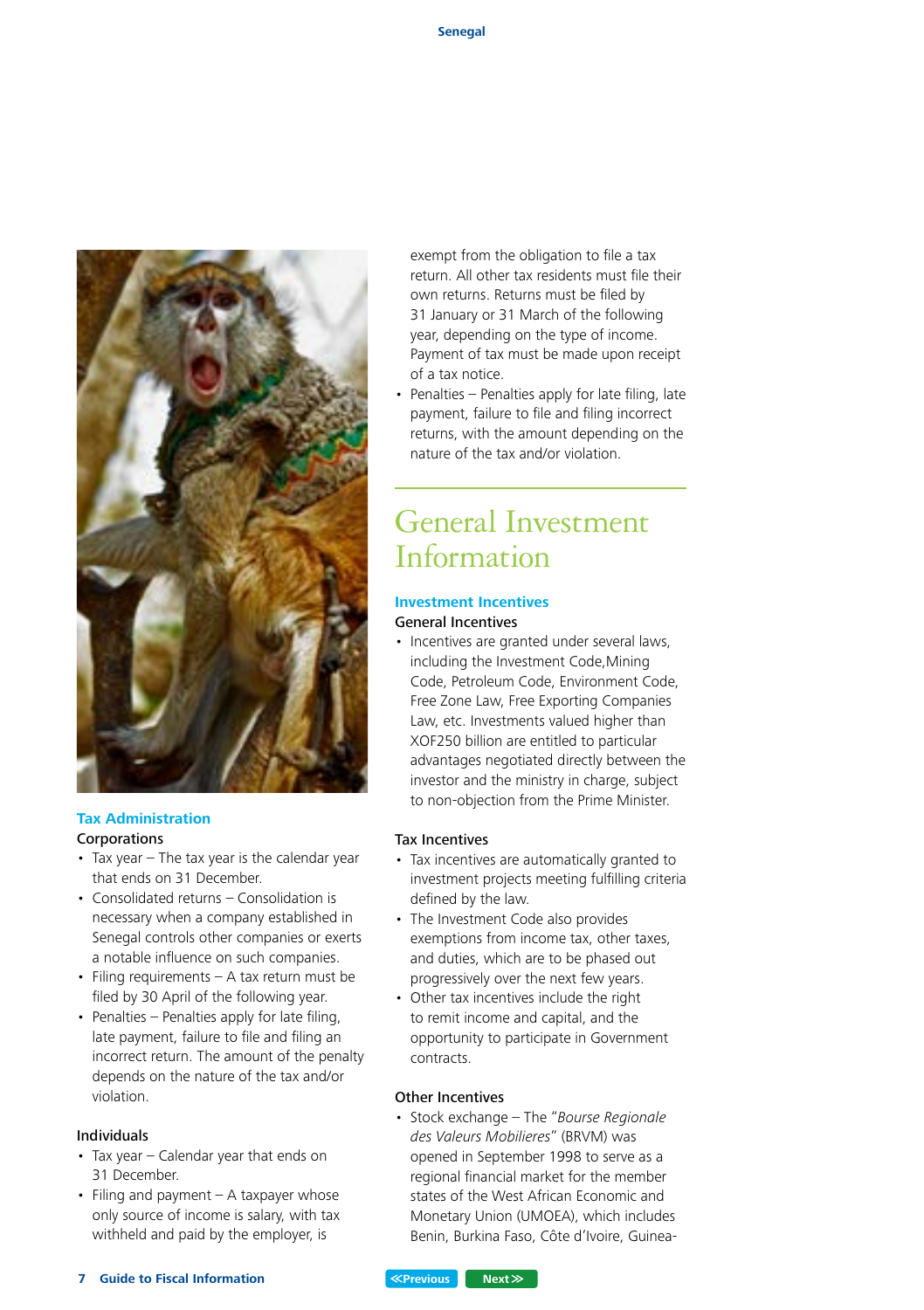Bissau, Mali, Niger, Senegal and Togo. By the end of the 1990's, the BRVM had 35 listed companies. Listing requirements include:

a share capital of XOF200 million – XOF500 million; 15% – 20% public ownership; five annual reports; and a balance sheet. The BRVM has computerised trading with satellite links.

- Openness to foreign investment The Government welcomes foreign investment. There is no discrimination against businesses conducted or owned by foreign investors. In fact, there are no barriers regarding 100% ownership of businesses by foreign investors in most sectors. The Government has stopped participating in foreign investment projects.
- Senegal encourages investment from abroad, especially from developed countries. The main investment incentives are provided by the Investment Code, which was adopted in 1987 and amended in 2004. The following sectors may benefit from the Code:
	- Agriculture, livestock, fisheries, activities related to manufacturing, storage, packaging of vegetable, aquatic or animal product.
	- Manufacturing production or transformation activities.
	- Mineral substance extraction or processing activities.
	- Tourism and related activities.
	- Cultural activities.
	- Services provided in the field of health, education, tele-service, air and maritime transport, port, airport and railway infrastructure works.
	- Realisation of commercial centre, industrial park, touristical zone, cyber village and artisan centres.

To be eligible to the Investment Code, the investor should project either to invest an amount up to at least XOF100 million for extension of business, or to create a new activity. Specific conditions of eligibility exist for small- and medium-sized companies. A formal application must be submitted near to the National Agency of Investment (APIX). The approval is issued within 10 days. During the investment period, a qualifying enterprise enjoys, amongst others, exemption from import duties and suspension of import VAT.

New companies may benefit from exemption from the payroll costs, deduction by the company of 40% of the amount invested, assuming that this deduction is limited to 50% of the taxable profits of the year.

Any company operating in the agriculture, industrial or on-line services field may benefit from Free Export Company Regime, provided it exports at least 80% of its turnover out of the UEMOA zone. The privileges granted under the FEC regime remain valid for a period of 25 years.

Free Export Companies may benefit exemption from withholding tax payable upon distribution of dividends, exemption from payroll taxes payable by employer, exemption from all registration taxes. exemption from business tax, land tax on development or underdeveloped property and licence tax, corporate tax reduced to 15% preferential rate.

- Private Ownership Rights In addition to the traditional guarantees offered to investors (e.g. free transfer of capital and income and equal treatment (foreign and domestic private entities are permitted to establish and own business and to engage in most forms of remunerative activity)) other advantages granted cover both a firm's investment and operation.
- Protection of Property Rights The Senegalese legal system enforces private property rights. Senegal is a member of the African Organisation of Intellectual Property (OAPI), a grouping of thirteen Francophone African countries, which has established among its member states a common system for obtaining and maintaining protection for patents, trademarks and industrial designs. Senegal has been a member of the World Intellectual Property Organisation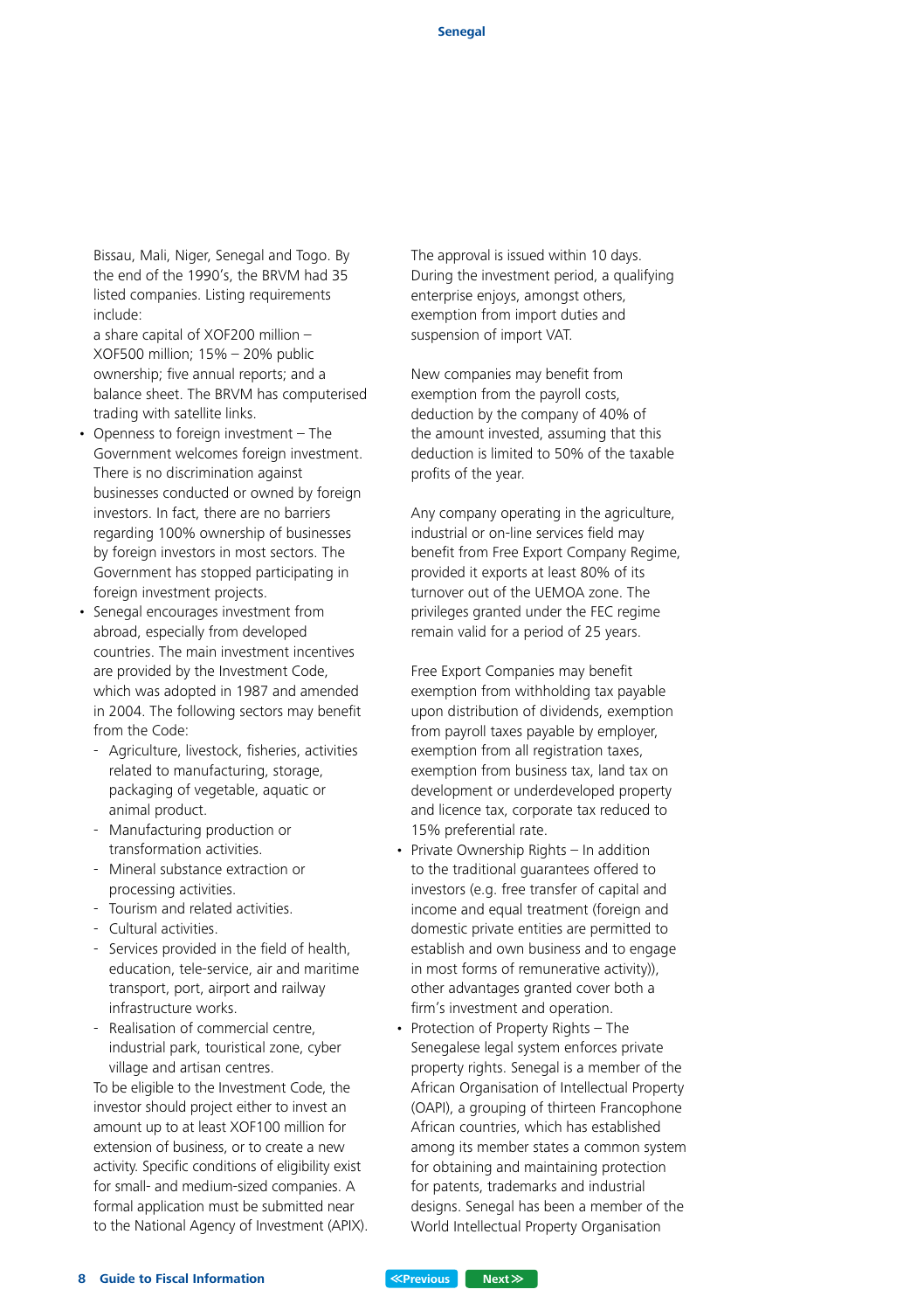since its inception and is a member of the Bern Copyright Convention. Local statutes recognise reciprocal protection for authors or artists who are nationals of countries adhering to the 1991 Paris Convention on Intellectual Property Rights.

- Transparency of Regulatory System The Government of Senegal favours the principles of free competition. Senegal is reforming and developing its regulatory framework as a part of its effort to attract private sector investment.
- Relations between employees and employers are governed by the Labour Code, collective bargaining agreements, company regulations and individual employment contracts. There are two powerful industry associations that represent management's interests: the National Council of Employers (CNP), and the National Employers' Association (CNES). The principal labour unions are the National Confederation of Senegalese Workers (CNTS), affiliated with the former ruling Socialist Party, and the National Association of Senegalese Union Workers (UNSAS), a federation of independent labour unions.



#### **Exchange Controls**

There is no limit on the repatriation of profits derived by a company in Senegal. Supporting documentation must be provided for all outbound transfers of currency. Residents are required to transfer any income in foreign currency to an approved intermediary.

#### **Expatriates and Work Permits**

Anyone living and working in Senegal must pay PIT. UMOA (West African Monetary Union) and ECOWAS (Economic Community of West African States) member citizens do not require a resident card. For a short business visit, a visa is required. Generally, a mission statement from the employer, identity proofs, employer contacts in home country, and return tickets and a valid travel insurance proof, are required. To stay any longer (up to three months), a resident card is required.

#### **Trade Relations**

- CFA Franc Zone Senegal is a member of the "Franc zone", a territory of defined credit, exchange and monetary relations between France, its former colonies in Africa and Equatorial Guinea. There is no limit to the repatriation of profits generated by a company in Senegal. Residents who must recover their foreign credits, or transfer their income in foreign currencies, can only do so via an approved intermediary (licensed bank).
- ECOWAS Senegal is a member of ECOWAS, the Economic Community of West African States, which promotes economic development. ECOWAS is a market of 200 million consumers in 15 member states: Benin, Burkina Faso, Ivory Coast, Guinea Bissau, Mali, Niger, Senegal, Togo, Cape Verde, Gambia, Ghana, Guinea, Liberia, Nigeria and Sierra Leone. The principal goals of the organisation are a customs union and eventually, a full common market to promote free movement of people and goods within West Africa.
- Others treaties Senegal is signatory to the Lome Convention, a trade and aid agreement between the EU and 46 African,